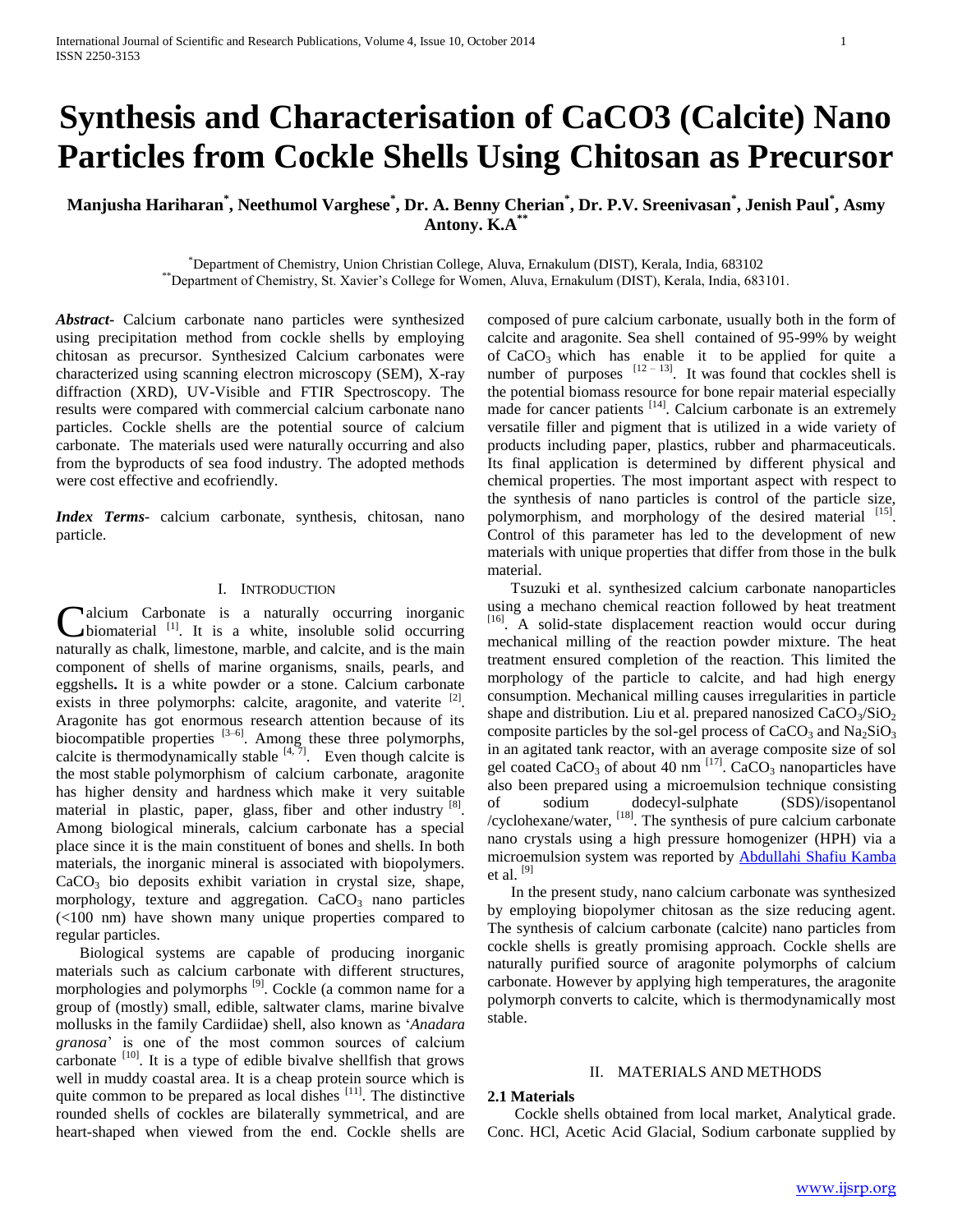SD fine chem. Limited, Worli, Mumbai, Chitosan provided by CIFT Cochin were used for the synthesis of calcium carbonate nano particles.

#### **2.2 Experimental methods**

For the preparation of cockle shell  $CaCO<sub>3</sub>$  nano powder, approximately 100 grams of cockle shells were first washed by normal tap water to remove dirt from the outer surface and inside of the shells. The shells were then boiled for about 30 minutes using a steel container and stove followed by drying in an oven at 110 °C for 2 days. Washed and dried cockle shells were finely grounded using a grinder. The nano sized calcium carbonate was synthesized by an in situ deposition technique (Mishara et al 2005). This method was adopted here to synthesize calcium carbonate nano particles. The powder of calcium carbonate obtained from cockle shells was dissolved in about 150 gram of concentrated hydrochloric acid. Obtained calcium chloride solution was mixed with 1.5 gram of chitosan, which was dissolved in 3% acetic acid. This mixture was blended with 70 gram sodium carbonate solution and slightly heated the mixture to complete the reaction. The mixture was kept overnight. Obtained calcium carbonate precipitate was filtered off, washed several times with water to remove sodium chloride, hydroxide etc and dried. It was kept for two hours calcinations in a muffle furnace at  $650 \degree$ C to burn out Chitosan and to obtain nano sized calcium carbonate nano particles. The obtained powder was stored in small air tight bottles to avoid absorption of any moisture.

 **XRD analysis:** After thoroughly cleaning the sample holder, the  $CaCO<sub>3</sub>$  nano powder obtained from cockle shells was spread on the sample holder. The sample was then placed inside the XRD machine (Model-DY-1656) and the sample was investigated to understand the phase(s) and size of the  $CaCO<sub>3</sub>$ nano powder.

**FT-IR analysis:** The CaCO<sub>3</sub> powder was mixed with KBr at the ratio of 1:100. The mortar and pestle was thoroughly cleaned with acetone, the mixture of  $CaCO<sub>3</sub>$  powder and KBr was crushed. The  $CaCO<sub>3</sub>$  powder and KBr mixture was then put into the disc which was placed on a holder placed inside the FT-IR (Shimadzu IR Affinity-1 Spectrophotometer) machine to investigate the unknown materials present in the sample.

**SEM Analyses:** The sample of CaCO<sub>3</sub> nano powder was affixed to a metallic stub which is placed on the sample holder. The sample holder was then fixed on a rotatable disc inside the machine and the  $CaCO<sub>3</sub>$  nano powders were ready for SEM. The surface morphology of the powder sample was observed on SEM (JEOL-JSM 5800) operated under low vacuum at an accelerating voltage of 25 kV to get the sharp image of the sample.

 **UV-Spectrophotometer:** Deionized water was taken in a quartz cuvette as the reference and was placed in UV spectrophotometer (Shimadzu UV 1800) to get the absorbance. The calcium carbonate nano powder obtained from cockle shells were partially dissolved in deionized water. These sample solution were taken in a quartz cuvette and placed in the spectrophotometer to obtain the absorbance.

### III. RESULTS AND DISCUSSION

The size of the  $CaCO<sub>3</sub>$  nano powder obtained from cockle shell was demonstrated [XRD, PANalytical, (model: DY-1656)] machine (Position 2θ, range 20-60). The XRD pattern is shown in Figure 1. The analysis of crystal structure using XRD illustrates that the nano powder synthesized from cockle shell was made up of calcite,  $CaCO<sub>3</sub>$ . It was one type of crystal form of calcium carbonate other than aragonite and vaterite. The strong and sharp peaks showed that the cockle shell  $CaCO<sub>3</sub>$ powder was well crystalline. The average crystallite size (D) of the calcium carbonate was calculated using Debye-Scherrer equation  $[19, 20]$ .

$$
D = \frac{0.9\lambda}{\beta \cos \theta}
$$

D = shape factor,  $\lambda$  = x-ray wavelength,  $\beta$  = FWHM of diffraction peak,  $θ =$ Bragg angle.

 The grain size was calculated to be 28.64 nm. However the calcium carbonate obtained from cockle shells was mainly in the form of aragonite, natural aragonite on heating converts to calcite, the conversion being very rapid at temperatures above  $400<sup>0</sup>$  C temperatures. It was concluded that all of the peaks obtained in the XRD pattern of cockle shell  $CaCO<sub>3</sub>$  nano powder matched perfectly with the standard calcite pattern [21] and JCPDS file (88-1807).



**Figure 1.The XRD images for the commercial (A1) and synthesized calcium carbonate (A2)**

## **3.2 Fourier transforms infrared analysis**

The phase of the cockle shell  $CaCO<sub>3</sub>$  powder was further confirmed by (Shimadzu IR Affinity-1 Spectrophotometer)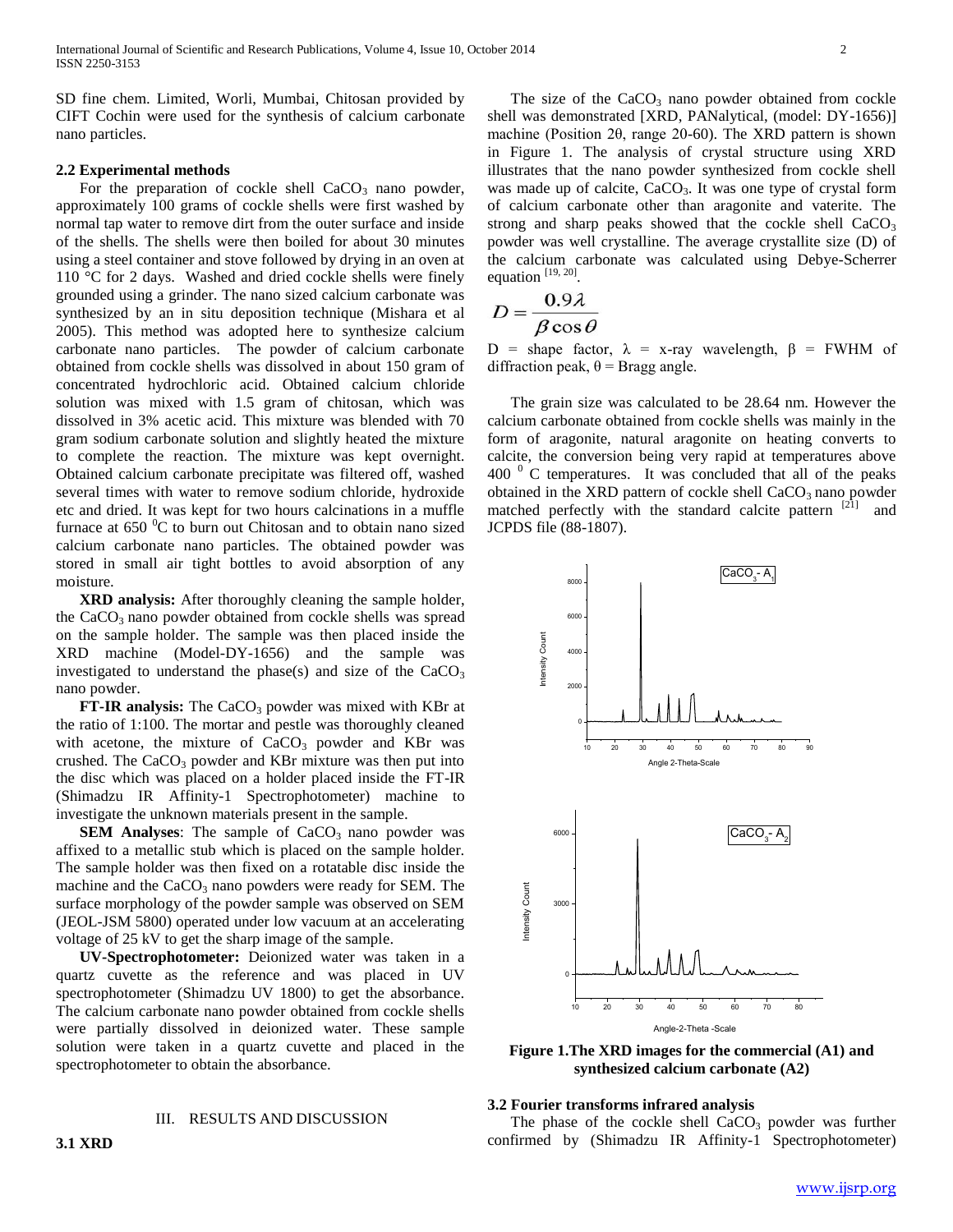machine. An FTIR spectrum was generated by the absorption of electromagnetic radiation in the frequency range 400 – 4000 cm-<sup>1</sup>. The obtained spectrum is shown in the figure 2. The spectrum showed vibrational bands at  $1456.391$  cm<sup>-1</sup>,  $876.72$  cm<sup>-1</sup>, 712.7281  $\text{cm}^{-1}$  and 409.891  $\text{cm}^{-1}$  indicates plane bending vibration of carbonate. FT-IR analysis confirmed that the  $CaCO<sub>3</sub>$ nano powder obtained from cockle shell had the characteristic peak of carbonate group. A sharp peak at 876.72 cm<sup>-1</sup> confirmed that the  $CaCO<sub>3</sub>$  nano powder obtained from cockle shell was calcite. FT-IR analysis also evidenced that the powder consisted of  $CaCO<sub>3</sub>$  itself.



**Figure2. FTIR images of commercial and synthesized of nano calcium carbonate.**

### **3.3 UV-Visible**

 The calcium carbonate nano powder obtained from cockle shells were again confirmed by taking UV spectra using (Shimadzu UV 1800) spectrophotometer. Calcium carbonate nano powders were partially dissolved in distilled water to obtain the UV absorption bands for calcium carbonate nano powders. Obtained spectra are given in the figure 3. Particular absorbance will produce a band in UV spectrophotometer. The strong absorbance peak obtained for of calcium carbonate nano powders were in the range of 538, 685, 780,865, 963 nms.



**Figure3. UV Spectra of commercial and synthesized nano calcium carbonate.**

## **3.4 Scanning Electron Microscopy**

 Scanning electron microscope is a very useful tool for studying morphology of nano powders. The surface morphology of the  $CaCO<sub>3</sub>$  nano powder synthesized was examined by SEM (JEOL-JSM 5800) scanning electron microscope operating at 25 kV accelerating voltage. The  $CaCO<sub>3</sub>$  nano powder is a nonconducting powder therefore the SEM images were taken at low vacuum mode to obtain sharp images. The images are shown in Figure 4. Calcite and aragonite possess different crystal growth patterns and crystal structure. Calcite is hexagonal and aragonite is orthorhombic. Cube-like crystals of calcite are stable as compared to Rod-like orthorhombic crystals of aragonite.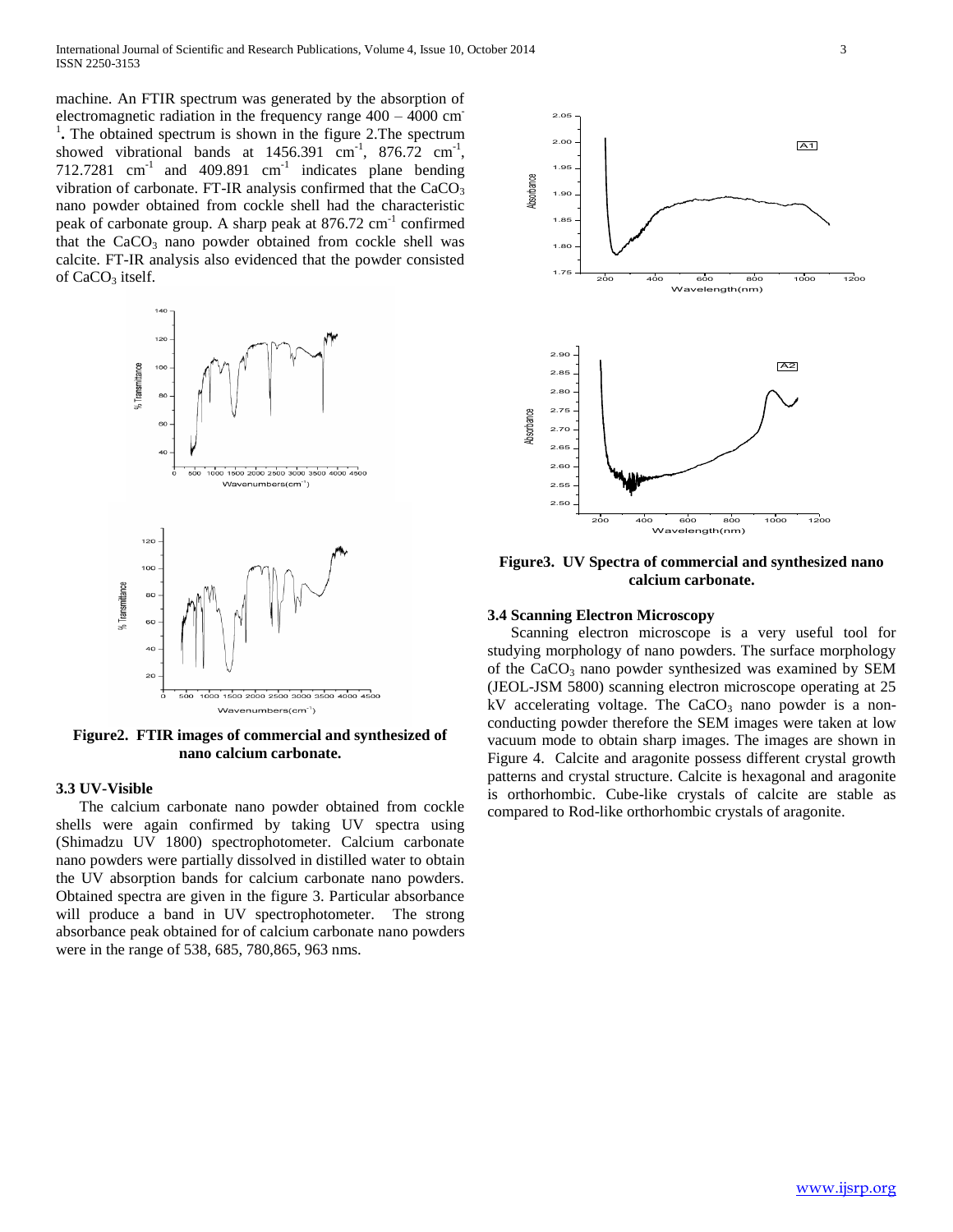

**Figure 4. SEM morphology of commercial and synthesized calcium carbonate nanopowder.**

#### IV. CONCLUSION

 This work deals with the synthesis of nano particles of  $CaCO<sub>3</sub>$  using precipitation method from cockle shells by employing Chitosan. The obtained calcium carbonate is characterized by XRD, FTIR, UV-Visible and SEM. Using precipitation method and by applying Chitosan the obtained calcium carbonate powder is in nano metric scale. XRD analysis showed that the  $CaCO<sub>3</sub>$  nano powder synthesized from cockle shell had more stable calcite phase as compared to less stable aragonite phase. FT-IR analysis confirmed that the  $CaCO<sub>3</sub>$  nano powder obtained from cockle shell had the characteristic peak of carbonate group at  $1456.391$  cm<sup>-1</sup>, 876.72 cm<sup>-1</sup>, 712.7281 cm<sup>-1</sup> and 409.891cm<sup>-1</sup>. SEM images confirmed that the synthesized calcium carbonate nano powder from cockle shells have calcite phase. Calcium carbonate powders obtained at the nano metric scale, may have superior properties as compared to the powders obtained in larger particle sizes and can be used in various applications.

#### ACKNOWLEDGMENT

 Sophisticated Analytical Instrument Facility (SAIF) STIC, Cochin and Department of Chemistry, Union Christian College, Aluva for their valuable support and financial assistance.

#### **REFERENCES**

- [1] S. Mann, Chemistry &Industry, February1995, pp. 93; S.Mann, JMater.Chem.5, 1995, pp. 935.
- [2] M. Dinamani, P.Vishnu Kamath, R. Sheshadri, Electrochemical synthesis of calcium carbonate coatings on stainless substrates, Material research Bulletin, 2002, vol. 37, pp 661-669.
- [3] J. Chen and L. Xiang, "Controllable synthesis of calcium carbonate polymorphs at different temperatures," Powder Technology, 2009, vol. 189, pp. 64–69.
- [4] K. N. Islam, A. B. Z. Zuki, M. M. Noordin, M. Z. B. Hussein, N. S. S. B. A. Rahman, and M. E. Ali, "Characterisation of calcium carbonate and its polymorphs from cockle shells (Anadara granosa)," Power Technology, 2011, vol. 213, no. 1–3, pp. 188–191.
- [5] F. Guo, Y. Li, H. Xu, G. Zhao, and X. He, "Size-controllable synthesis of calcium carbonate nanoparticles using aqueous foam films as templates," Materials Letters, 2007, vol. 61, no. 27, pp. 4937–4939.
- [6] C. Wang, J. Zhao, X. Zhao, H. Bala, and Z. Wang, "Synthesis of nanosized calcium carbonate (aragonite) via a polyacrylamide inducing process," Powder Technology, 2006, vol. 163, no. 3, pp. 134–138.
- [7] Kh. Nurul Islam, A. B. Z. Zuki, M. E. Ali, Mohd Zobir Bin Hussein, M. M. Noordin, M. Y. Loqman, H. Wahid, M. A. Hakim, and Sharifa Bee Abd Hamid, Facile Synthesis of Calcium Carbonate Nano particles from Cockle Shells, Journal of Nano materials 2012,Volume 2012 (2012),Article.ID 534010,5pages http://dx.doi.org/10.1155/2012/534010
- [8] Keiko, S., Tomohiko, Y., and Masami, T. Synthesis of aragonite from calcined scallop shell at ambient temperatures and their morphological characterization by FE-SEM., Journal of the Mining and Materials Processing, Institute of Japan, 2002, vol. 118(8), pp. 553-558.
- [9] A. S. Kamba, M. Ismail, T. A. T. Ibrahim, and Z. A. B. Zakaria, "Synthesis and characterisation of calcium carbonate aragonite nanocrystals from cockle shell powder (Anadara granosa)," Journal of Nanomaterials, 2013, vol. 2013, Article ID 398357, 9 pages.
- [10] Hoque Md E, Shehryar M, Nurul Islam K Md ,Processing and Characterization of Cockle Shell Calcium Carbonate (CaCO3) Bio ceramic for Potential Application in Bone Tissue Engineering, Journal of Material Science and Engineering,2013,vol.2, pp 132. doi:10.4172/2169- 0022.1000132.
- [11] M. Mohamed, S. Yusup, and S. Maitra, "Decomposition study of calcium carbonate in cockle shells," Journal of Engineering Science and Technology, 2012, vol. 7, no. 1, pp. 1–10.
- [12] Barros, M.C.; Bello, P.M.; Bao, M.; and Torrado, J.J. From waste to commodity: transforming shells into high purity calcium carbonate. Cleaner Production, 2009, vol. 17(3), pp 400-407.
- [13] Nakatani, N.; Takamori, H.; Takeda, K.; and Sakugawa, H. . Trans esterification of soybean oil using combusted oyster shell waste as a catalyst. Bioresource Technology, 2009, vol. 100(3), pp. 1510-1513.
- [14] Mokhtar, I. L. Cockle shells help bone heal faster. New Straits Time. 28 December 2009. www.nst.com.my. (Accessed: 20th Jan 2010).
- [15] Q. L. Feng, G. Pu, Y. Pei, F. Z. Cui, H. D. Li, and T. N. Kim, "Polymorph" and morphology of calcium carbonate crystals induced by proteins extracted from mollusk shell," Journal of Crystal Growth, 2000, vol. 216, no.1, pp. 459–465.
- [16] Takayu Tsuzuki, Kellie Pet hick and Paul McCormick, Synthesis of Calcium Carbonate nanoparticles by Mechano chemical processing; Journal of Nano particle Research; 2000, vol. 2; pp 375 – 380
- [17] Liu, R.J., Zou, H.K., Guo, F., Chen, J.F., Zhao, Y.H., Gao, L.D., Preparation of coreshell nanosized CaCO3/SiO2 composite particles, Cailiao Yanjiu Xuebao, February 2001, vol.15, n.1, pp. 61-64.
- [18] Qiu, Sunqing; Dong, Junxiu; Chen, Guoxu; Wear and friction behavior of CaCO3 nanoparticles used as additives in lubricating oils, Lubr Sci vol. 12, n.2,pp205-212, 2000.
- [19] Scherrer P, Determining the size and the internal structure of colloidal particles by means of X-rays, News from the Society of Sciences and Humanities, Mathematics and Physical Class, 1918, vol. 26, pp. 98-100.
- [20] Langford JI, Wilson AJC Scherrer after sixty years: A survey and some new results in the determination of crystallite size. Journal of Applied Crystallography (1978), vol. 11, pp. 102-113.